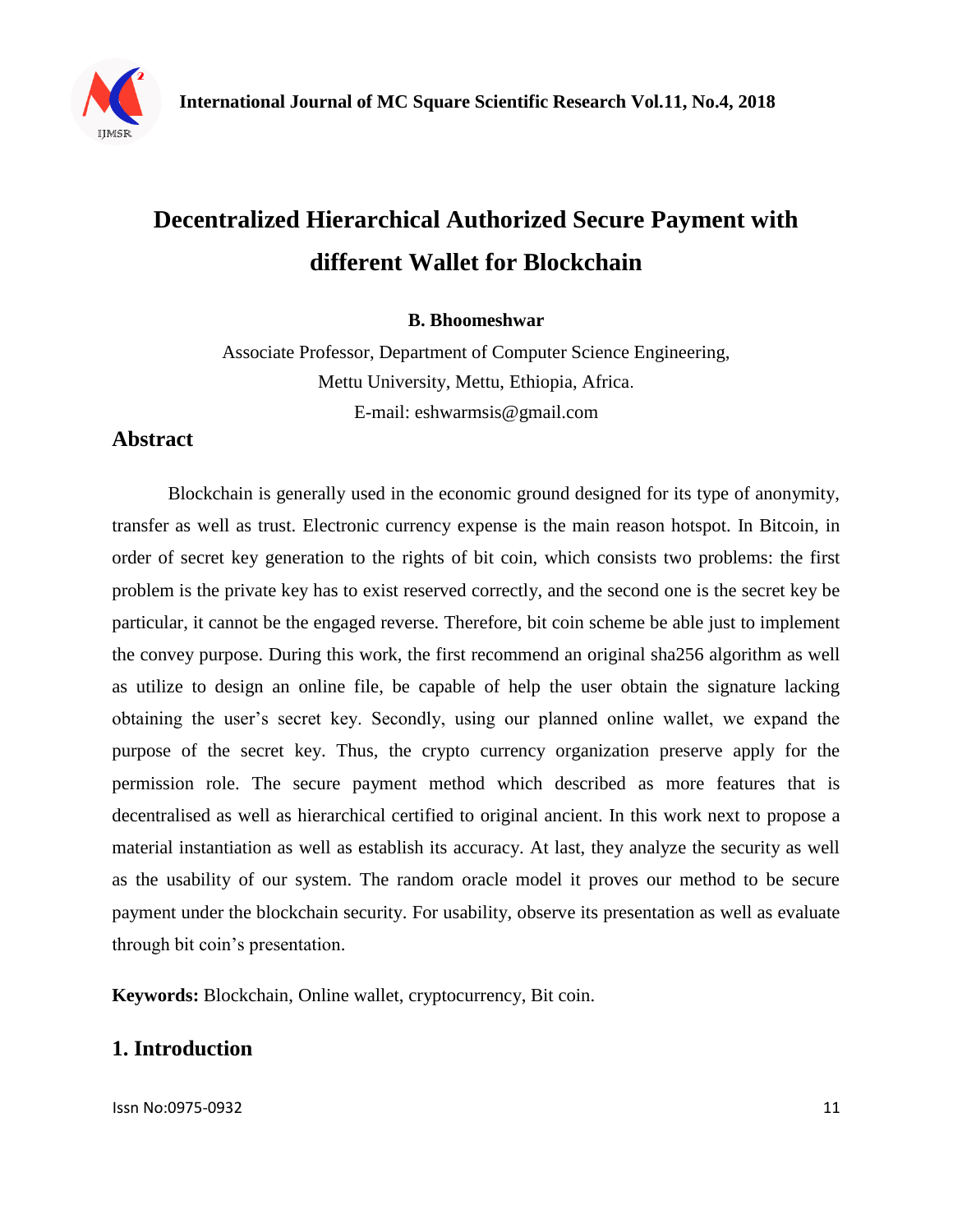

Block chain Technology (BT) is an internet database technology. The user can be accessed in equal rights to done for writing the database records [1]. The database which has t consider as the ledger. Since Nakamoto proposed bitcoin in 2008, blockchain innovation has been consistently created [2]. As the most outstanding decentralized digital currency, as of March 2019, bit coin's rather estimated [3]. The association of bitcoin be the blockchain which is a tag on just the public chain maintain by the bitcoin peers network based on the sha256 algorithm [4]. The blockchain record transactions that are confirmed to be suitable by miners, as well as the public ledger, have the visible to all the nods. Indeed, bitcoins are claimed by addresses. A place is presently the hash of an unrestricted key [5]. At first, secret key must be suitably. As 2008, a huge amount of bitcoins, include live absent because of inappropriate storage of private key [6]. As an outcome, the functionality of the cryptocurrency organization is reduced contrasted with the current economic organization. A regular method is accumulating the private key in a paper happening a restricted database [7]. When a transaction should be created, the cryptocurrency customer programming understands the private key, cipher the contract as well as broadcast to the system [8].

All together to recover the secret keys in nearby storage break, the encrypted wallet. So as to beside malware assault, accumulate secret key disconnected happening a transportable gadget [9]. Atmosphere gapped be a particular offline tool to uses private keys to manufacture a signature as well as outputs the signature simply [10]. If the secret key is to accumulate offline, its convincement to utilize. Therefore it is used as an encouragement. The blockchain is achieved by hard-coded software programs as well as enable independent peer system in the direction of determining communication [11].

As a consequence, cryptocurrency-based solution in its present appearance does not carry supply online banking forces for partial connectivity atmosphere [12]. In this paper, we take advantages of circulated confirmation assurance of blockchain knowledge towards plan a novel digital payment organization that can be deployed over the top of the network [13]. Through the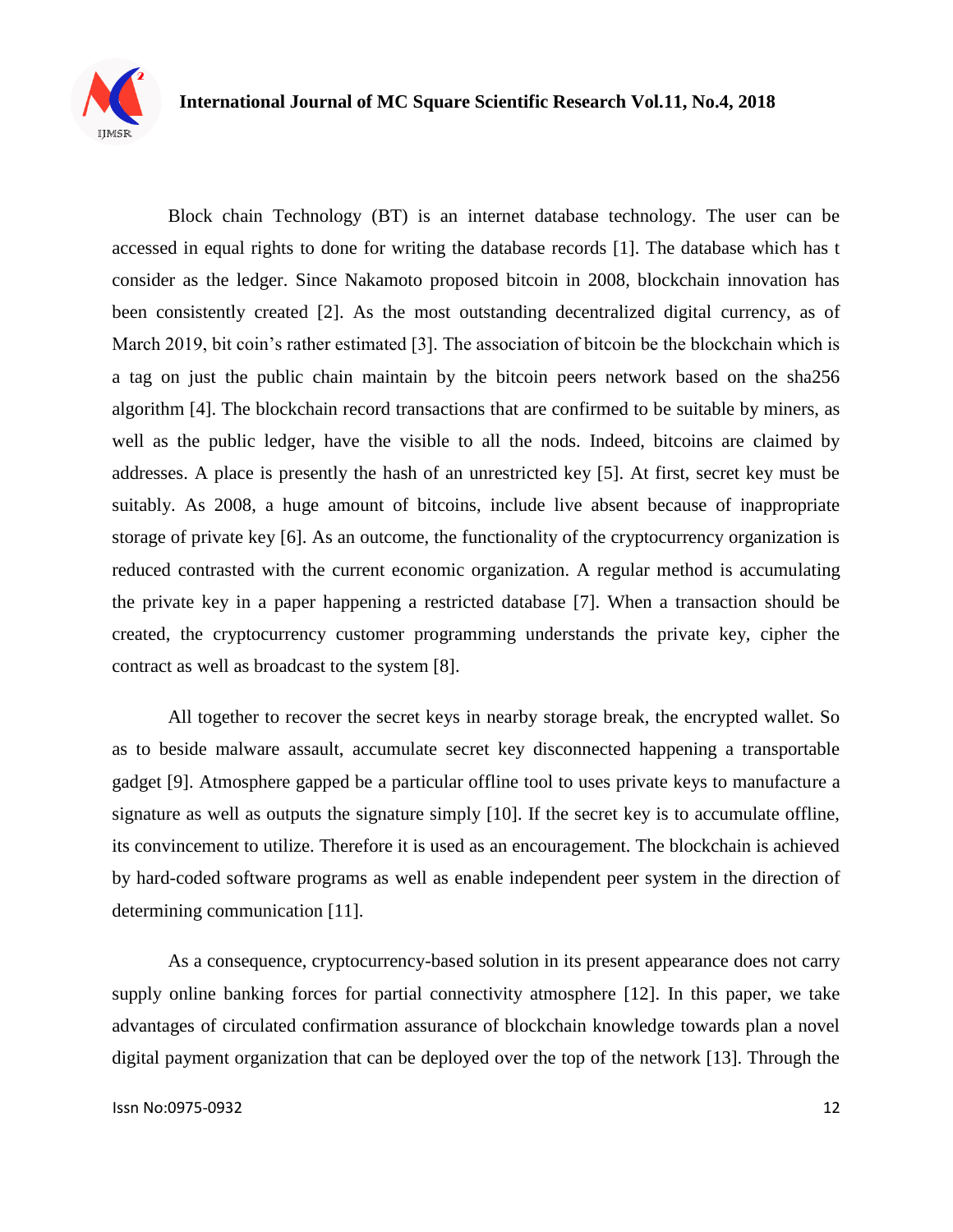

expansion of ring signature, sequences of presentation schemes contain be planned used change towards plan a secure ring signature system in random oracle [14]. This process can economically answer the great signature trouble reason by the huge of the collection component, except have confident boundaries of the purpose situation proposed coded entrance ring signature<sup>[15]</sup>.

#### **2. Proposed design**

The main purpose of the planned structural design is to permit cheap, cashless payments used for isolated villages that include irregular Internet connectivity. The system probabilistically representation contract allowance of the local blockchain system as well as the synchronization waits of the proxy node.



Figure.1 Transaction flows.

## **3. Sha-256 Algorithm**

The message blocks are process one at a time: start by a first hash value  $H(0)$ , in sequence compute  $H(j) = H(j1) + CM(j)$  ( $H(j1)$ ).

#### **4. Hash computations**

Issn No:0975-0932 13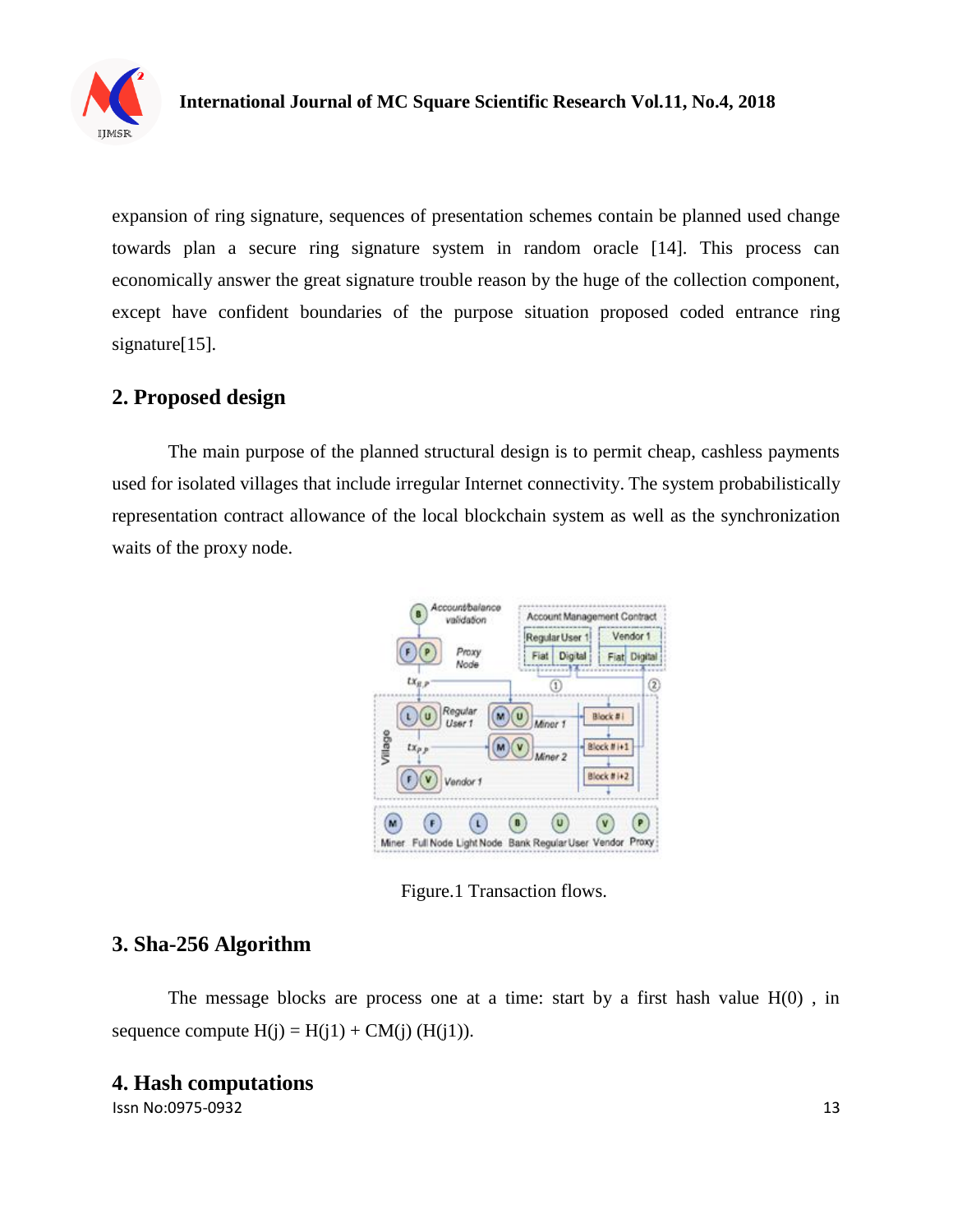

Hashing the 24-bit message "abc". Following satisfying the message becomes (in 00000018; as well as the hash value is ba6716bf 8f01cfea 614140de 5dae2232 c00361a3 69177a9c d410ff61 d20015ad.

This, after padding, becomes the 2-block message

71626364 72636465 73646566 74656667 75666768 76676869 7768696a 78696a6b 796a6b6c 7a6b6c6d 7b6c6d6e 7c6d6e6f 7d6e6f70 7e6f7071 80000000 00000000 00000000.

|       |  |    | Hash of "abc"        |                       |                        |                   |  |  |  |  |
|-------|--|----|----------------------|-----------------------|------------------------|-------------------|--|--|--|--|
|       |  |    | a/e                  | b / f                 | c / g                  | $d \neq k$        |  |  |  |  |
| imit  |  |    | 6a09e667f3bcc908     | bb67ae8584caa73b      | 3c6ef372fe94f82b       | a54ff53a5f1d36f1  |  |  |  |  |
|       |  |    | 510e527fade682d1     | 9b05688c2b3e6c1f      | 1f83d9abfb41bd6b       | 5be0cd19137e2179  |  |  |  |  |
| $t =$ |  | o  | f6afceb8bcfcddf5     | 6a09e667f3bcc908      | bb67ae8584caa73b       | 3c6ef372fe94f82b  |  |  |  |  |
|       |  |    | 58cb02347ab51f91     | 510e527fade682d1      | 9b05688c2b3e6c1f       | 1f83d9abfb41bd6b  |  |  |  |  |
| $t =$ |  | 1  | 1320f8c9fb872cc0     | f6afceb8bcfcddf5      | 6a09e667f3bcc908       | bb67ae8584caa73b  |  |  |  |  |
|       |  |    | c3d4ebfd48650ffa     | 58cb02347ab51f91      | 510e527fade682d1       | 9b05688c2b3e6c1f  |  |  |  |  |
| $t =$ |  | 2  | ebcffc07203d91f3     | 1320f8c9fb872cc0      | f6afceb8bcfcddf5       | 6a09e667f3bcc908  |  |  |  |  |
|       |  |    | dfa9b239f2697812     | c3d4ebfd48650ffa      | 58cb02347ab51f91       | 510e527fade682d1  |  |  |  |  |
| $t =$ |  | з  | 5a83cb3e80050e82     | ebcffc07203d91f3      | 1320f8c9fb872cc0       | f6afceb8bcfcddf5  |  |  |  |  |
|       |  |    | 0b47b4bb1928990e     | dfa9b239f2697812      | c3d4ebfd48650ffa       | 58cb02347ab51f91  |  |  |  |  |
| $t =$ |  | 4  | 6680953951604860     | 5a83cb3e80050e82      | ebcffc07203d91f3       | 1320f8c9fb872cc0  |  |  |  |  |
|       |  |    | 745aca4a342ed2e2     | 0b47b4bb1928990e      | dfa9b239f2697812       | c3d4ebfd48650ffa  |  |  |  |  |
| $t -$ |  | 5  | af 573b 02403 e89 of | 680953951604860       | 5a83cb3e80050e82       | ebcffc07203d91f3  |  |  |  |  |
|       |  |    | 96f60209b6dc35ba     | 745aca4a342ed2e2      | 0b47b4bb1928990e       | dfa9b239f2697812  |  |  |  |  |
| $t =$ |  | 6  | c4875b0c7abc076b     | af 573b02403e89cd     | 680953951604860        | 5a83cb3e80050e82  |  |  |  |  |
|       |  |    | 5a6c781f54dcc00c     | 96f60209b6dc35ba      | 745 ac a4 a342 ed 2e 2 | 0b47b4bb1928990e  |  |  |  |  |
| $t =$ |  | 7  | 8093d195e0054fa3     | c4875b0c7abc076b      | af 573b02403e89cd      | 6680953951604860  |  |  |  |  |
|       |  |    | 86f67263a0f0ec0a     | 5a6c781f54dcc00c      | 96f60209b6dc35ba       | 745aca4a342ed2e2  |  |  |  |  |
| $t =$ |  | 8  | f1eca5544cb89225     | 8093d195e0054fa3      | c4875b0c7abc076b       | af 573b02403e89cd |  |  |  |  |
|       |  |    | d0403c398fc40002     | 86f67263a0f0ec0a      | 5a6c781f54dcc00c       | 96f60209b6dc35ba  |  |  |  |  |
| $t =$ |  | 9  | 8178244a5db48f03     | f1eca5544cb89225      | 8093d195e0054fa3       | c4875b0c7abc076b  |  |  |  |  |
|       |  |    | 00091f460be46c52     | d 04 03 c3 98fc4 0002 | 86f67263a0f0ec0a       | 5a6c781f54dcc00c  |  |  |  |  |
| $t =$ |  | 10 | 69854c4aa0f25b59     | 81782d4a5db48f03      | f1eca5544cb89225       | 8093d195e0054fa3  |  |  |  |  |
|       |  |    | d375471bde1ba3f4     | 00091f460be46c52      | d0403c398fc40002       | 86f67263a0f0ec0a  |  |  |  |  |

Fig.3.Hash of "abc"

The message digest is Bc7186816bf 7f01cfea 144140de 6dae2223 c00361a3 69177a9c c410ff61 d20015ad.

#### **5. Result and discussion:**

Issn No:0975-0932 14 All virtual equipment is linked mutually inside a low-latency local network to can be customized on command. We gain price models from the payment worker point of vision used for mining plunder as well as system process by the income of the metrics in contract justification as well as storage payment in our computation as they are only a small fraction of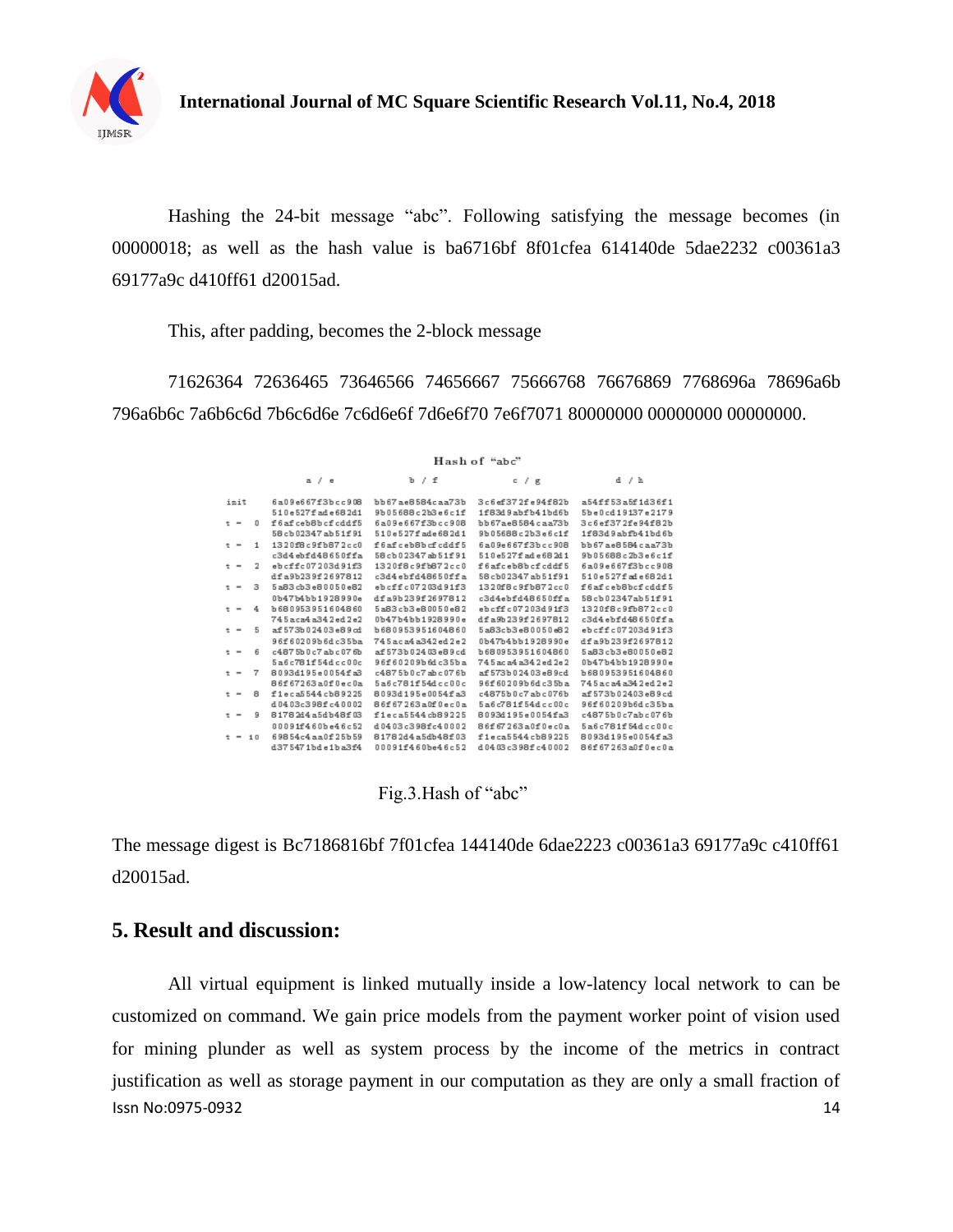

### **International Journal of MC Square Scientific Research Vol.11, No.4, 2018**

mining gear cost as well as mining it. The multiple ranges of mining network that used in parameters including a large number of miners as well as they are connected to complete security and reliability.



Figure 4.Result and discussion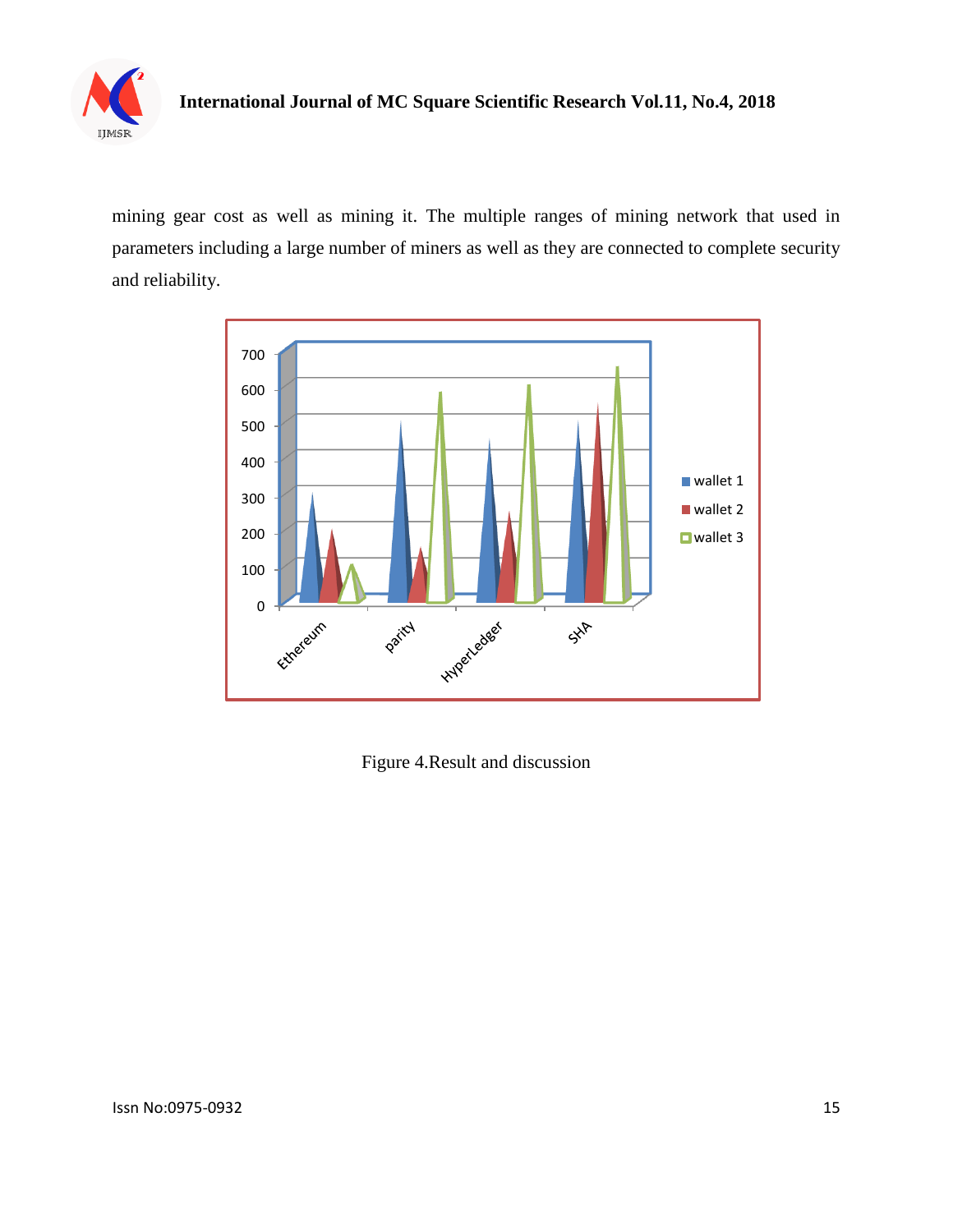

| <b>KURT</b> |                                                                                |
|-------------|--------------------------------------------------------------------------------|
|             | Enter 1st Wallet Name :                                                        |
| paytm       |                                                                                |
|             | Enter 2nd Wallet Name :                                                        |
| phonepay    |                                                                                |
|             | Creating and Mining Genesis block                                              |
|             | Transaction Successfully added to Block                                        |
|             | Block Mined : f9ab8a9620989d9569f973070371cc0d8d0539ed9c5c52d94c5c0bf568554fa8 |
|             | New Transaction                                                                |
|             | paytm attempting to send funds 500.0 to phonepay                               |
|             | Transaction Successfully added to Block                                        |
|             | paytm balance is: 500.0                                                        |
|             | phonepay balance is: 500.0                                                     |
|             | phonepay attempting to send funds 300.0 to paytm                               |
|             | Transaction Successfully added to Block                                        |
|             | phonepay balance is: 200.0                                                     |
|             | paytm balance is: 800.0                                                        |
|             | phonepay attempting to send funds 2.5 to paytm                                 |
|             | Transaction Successfully added to Block                                        |
|             | phonepay balance is: 197.5                                                     |
|             | baytm balance is: 802.5                                                        |
|             | #9ab8a9620989d9569f973070371cc0d8d0539ed9c5c52d94c5c0bf568554fa8               |
|             | Number of Transactions : 3                                                     |
|             | BUILD SUCCESSFUL (total time: 5 minutes 9 seconds)                             |

Fig.5.Output of payment transaction of two wallet

| Window                  | Help                                                                                                                                           | Q - Search |  |  |  |  |
|-------------------------|------------------------------------------------------------------------------------------------------------------------------------------------|------------|--|--|--|--|
| $\cdot$ (in<br>×        |                                                                                                                                                |            |  |  |  |  |
|                         | ava as Blockchainproject2.java 国 (8) Block.java 国 (8) StringUtil.java 国 (6) Noobchain.java 国 (6) Xhain.java 国 (6) Wallet.java 国 (6) StringUtil |            |  |  |  |  |
| Source                  | 5555<br><b>GP</b><br><b>910</b><br>History                                                                                                     |            |  |  |  |  |
| (S) jblockchain. JChain | <b>QTI</b> blockchain                                                                                                                          |            |  |  |  |  |
|                         | 65 Transaction.java . III 85 Block.java . III 85 TransactionOutput.java . III 65 Bearcoin.java<br>Output - Ethereum (run)<br>$_{\text{H}}$     |            |  |  |  |  |
|                         | <b>BUNUBBAINCAUSWWSAINAWRENCHI</b><br><b>RAAM PHILIM PHILIMA PHA PULLE</b><br>日にじたえる マルジコ 、よ クマコガマ                                             |            |  |  |  |  |
|                         | 415173cc6cd57cb9aefd84d55c991f07e1dd0044<br>fcab36bc5c5a4e6::tqXeO6rsm7:141278<br>1:16:2019121701                                              |            |  |  |  |  |
|                         | 1:16:20191217015641:72748b925e6916eeeeb71141f305830818d605d9901896a7e11d0602fa8e7616::00CCKStnip:380498                                        |            |  |  |  |  |
| E.                      | 1:16:20191217015646:5f0b0e91c943b43990d439dec6083bc8d53c60cbee043511d17928d7248370be::3kTVgVjf2+:99562                                         |            |  |  |  |  |
| ŧŵ                      | 1:16:20191217015647:484fe973075b16af50bb170b2a8581c936d4b50cf4bae470b0103aa89f461541::1do3Nv78oV:503965                                        |            |  |  |  |  |
|                         | 1:16:20191217015652:4538f503ca50d440008ef3f896725f6d6118e05a6a20266553b54f9be440a71d::2+RTpZ4ZxQ:87282                                         |            |  |  |  |  |
|                         | 1:16:20191217015653:366acd88f820553544470012c920509ed4210a976f8d8b18c7a466a7dc88407e::CUydyk=rP5:40927                                         |            |  |  |  |  |
|                         | 1:16:20191217015654:5e10f71724d8217516a04600b80962544c839c16d7998732651488c766c6b9b9::c2C0cQo0Ay:75423                                         |            |  |  |  |  |
|                         | 1:16:20191217015655:3cec0075df6b7f1cbaa7dd8a81492713a3b218b985669eb14cc286298746e6ad::q9y+5GRYH7:59206                                         |            |  |  |  |  |
|                         | 1:16:20191217015655:17f9d1532de14dece@1bcc0c542dfd447e657372df54acab3@dc5a1@1eb3a40b::5jmqlTtzAj:7@657@                                        |            |  |  |  |  |
|                         | 1:16:20191217015704:e383a11fb6d636194444eb347118213c7890138e7fd50252a2537ea54067599c::JS3xOsI6Bs:193754                                        |            |  |  |  |  |
|                         | 1:16:20191217015707:70a285f15f4609fc855568edb3f4237a879e54902f0276deb7dd8bd2f19f8f0c::SAsI/RbhOz:148800                                        |            |  |  |  |  |
|                         | $1:16:20191217015708:$ ca537fa46e2c4fa19d707844c177b162d5405656a48bfefc4e7b3ba721cb5652::P/AopfifuY:686801                                     |            |  |  |  |  |
|                         | 1:16:20191217015716:a315b5bef909ebd403f9fc0779a3b676f7905f4bca0df6c772de02ad2ce707fc::550avgQ0cX:261445                                        |            |  |  |  |  |
|                         | 1:16:20191217015719:6f10c3802c52158cb0bb31c04b26d64ed011e14553688423cd470b498efaccde::A/+bFEaFFG:490773                                        |            |  |  |  |  |
|                         | 1:16:20191217015725:437ae64cd7599eee3cbfbfcb5093c92f78e2a6b3176c50dac041b5106aa70d65::qysc9muY46:51887                                         |            |  |  |  |  |
|                         | $1:16:20191217015725:9e06d572630309e6981b8ab76f09c24abeeeee83a34d0c394b8fc91bfdcfda3b1::vXXXAuFGN=A;157263$                                    |            |  |  |  |  |
|                         | 1:16:20191217015727:5e8b60bf50915ff8fbc22a7d0b2b9533d33934900baf5dfd09638def2906883d::AG1DTw2xf4:135117                                        |            |  |  |  |  |
|                         | 1:16:20191217015729:3cec87522196310ac7456f7246bc4228f292d19d77fc4a1c8d573ac4a5870a9e::AG7MyurxBS:398819                                        |            |  |  |  |  |
|                         | 1:16:20191217015733:6a271aa869e35d37ce0fafd494e3fbcd0d7504c720c4d09507c09ac14e777104::XqPBoGuFWY:128108                                        |            |  |  |  |  |
|                         | $1:16:20191217015734:$ b157738c06b05749bb3b3a1ee9375e206873f25c766661bd014ad3a1a93c6aa5::d0/=q4sMe2:98897                                      |            |  |  |  |  |
|                         | 1:16:20191217015735:8bb6d587d523fa15b0973105e6d038a894d15f60fd21e8d57103976f775d11ff::=10WaMgaVb:385762                                        |            |  |  |  |  |
|                         | 1:16:20191217015739:83ddeabaalae60dcf4c07129a928182ada6d149ee4f4778a3da15b93bf35e41b::7+bifn=szl:248097                                        |            |  |  |  |  |
|                         | 1:16:20191217015742:dde21f35fd6dffd64dd9d83628e2eb524a0a4442d0b5a3d08215e8c22fb4a857::u0460zh76C:489321                                        |            |  |  |  |  |
|                         | $1:16:20191217015747:$ e7efe6d9d399bf403d8ofaeac77b8ac047375dc7fc561700de04e593de46853c::PMCK18xJ11:467548                                     |            |  |  |  |  |
|                         | 1:16:20191217015752:9c8d80f5f51a48b0d15c28879b8e99dfe76d6b7c2f20e57a3316b70b8a835d26::8=VeIG2s9::13170                                         |            |  |  |  |  |
|                         | 1:16:20191217015752:a148aaf23ade0dd6c94848f3694ed1ff88870bd4dd37e30b0b0c9313c15dcdc0::SC0Twf0N=8:725931                                        |            |  |  |  |  |
|                         | 1:16:20191217015800:fb7e06ae7c5912ab0592119ea30da3bd0abe4bef81c8459581ffefc209b5a076::1kXM7a=h/O:210393                                        |            |  |  |  |  |
|                         | 1:16:20191217015802:194b3f5f20f6b8000df7caa0351642717e49d9cfd240093e58a1b355222c8dd9::eqzv+v4F8C:22453                                         |            |  |  |  |  |
|                         | 1:16:20191217015802:55e44c97427937704008b9ca79e0a0055258d7eb96bd1d99c1197e02ea873093::dNY3xv4=R8:343692                                        |            |  |  |  |  |
|                         | 1:16:20191217015806:350d1488de98bc29119b03f45f90b1099ee1ffca67ca0b2f0358c6652da1d38b::TjNp44p=8K:166662                                        |            |  |  |  |  |
|                         | 1:16:20191217015807:d6b39ef71149c035caa8363df628ab823c72afb60f72ccab68ffe33d0e79e::1one/nNcn1:31010                                            |            |  |  |  |  |

Figure.6.Block generation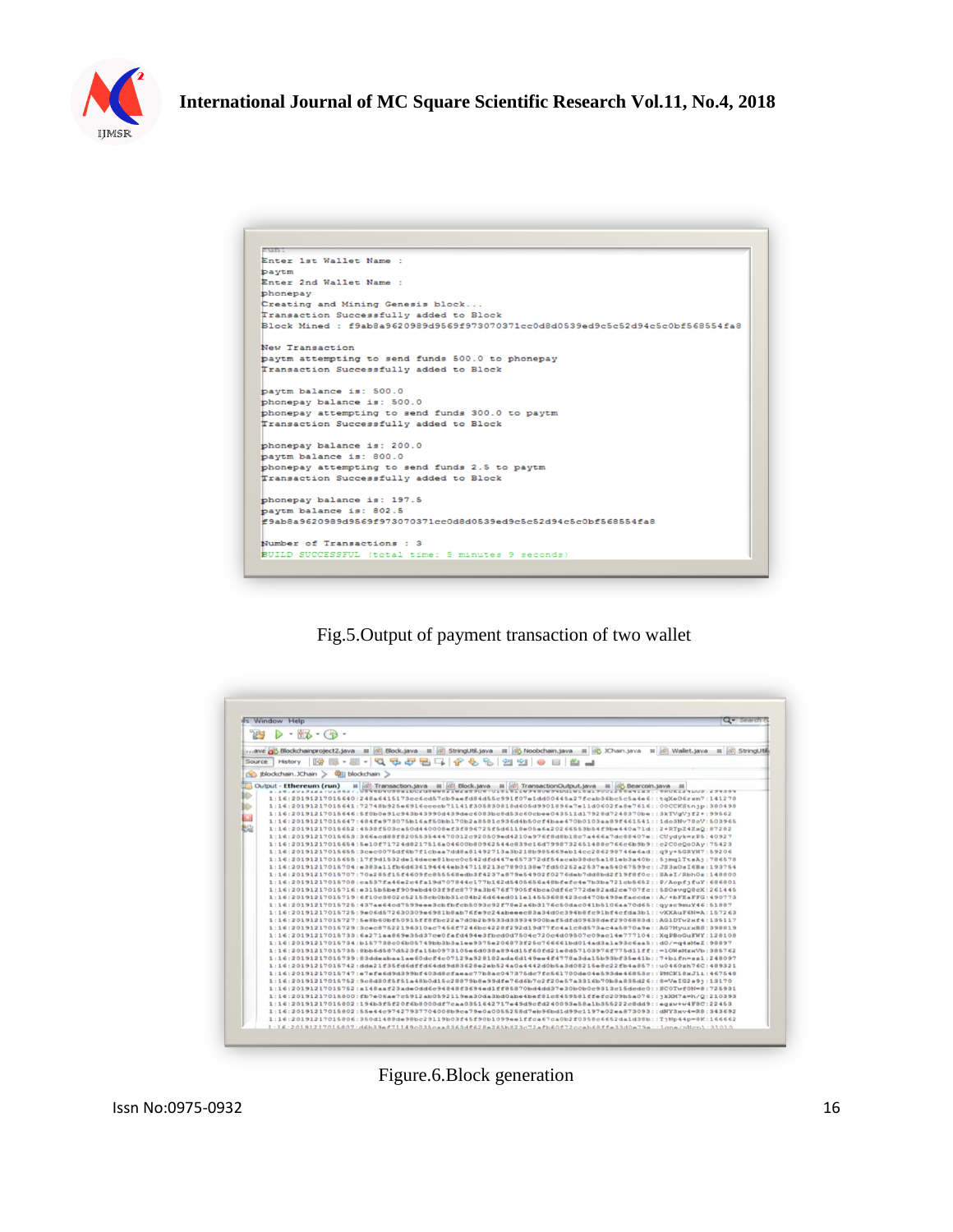

The payment Worker should also judge by real-time world velocity as well as system resources expenses towards deciding the mining compensation. In addition, every one villager, particularly miners, is optional in the direction of augment the connectivity designed for improved synchronization.

#### **6. Conclusion**

During the blockchain organization, condition the secret key live accumulate near, the secret key in simply drop as well as cannot be old diagonally strategy. Condition the secret key is accumulating on the server, can obtain the client cryptocurrency. It consists, they suggest an original blockchain online wallet, and then with our future online wallet as well as hierarchical key production method; we expand the purpose of the secret key as a result to the cryptocurrency system can execute the approval purpose. An additional feature, initially, we propose a new signature method as well as utilize it to propose a new online wallet, which is used to handle the user's secret key. The benefit of the online wallet is so as to it can assist the user to obtain the signature without the gain the client secret key. A as well as B have access to currency resultant towards A that can extract the agreement known to B by every time. At last, they show the usability as well as security of the method as well as verify the schemes usable as well as hypothetically.

#### **References**

- 1. Eyal I. Blockchain technology: Transforming libertarian cryptocurrency dreams to finance and banking realities. Computer. 2017 Sep 22;50(9):38-49..
- 2. Miers I, Garman C, Green M, Rubin AD. Zerocoin: Anonymous distributed ecash from bitcoin. In2013 IEEE Symposium on Security and Privacy 2013 May 19 (pp. 397-411). IEEE..